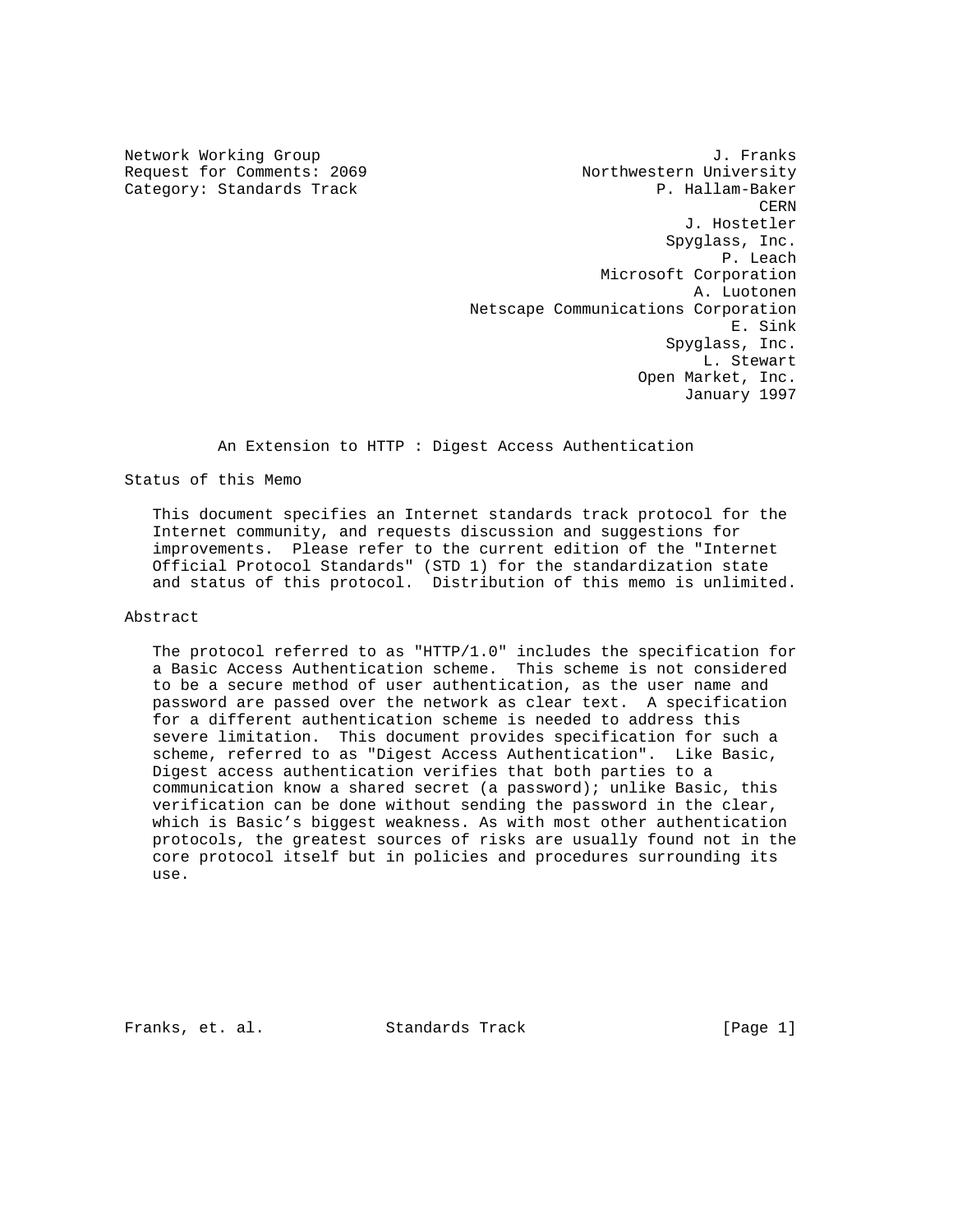# Table of Contents

| 2                                            |
|----------------------------------------------|
| 2                                            |
| 3                                            |
| 3                                            |
| $\overline{3}$                               |
| 3                                            |
| 3                                            |
| $\overline{4}$                               |
| 6                                            |
| - 9                                          |
|                                              |
| 10                                           |
| 11                                           |
| 11                                           |
| 12                                           |
| 3.1 COMPARISON WITH BASIC AUTHENTICATION  13 |
| 13                                           |
|                                              |
| 15                                           |
|                                              |
| 16                                           |
| 16                                           |
| 16                                           |
|                                              |
|                                              |

## Introduction

## 1.1 Purpose

 The protocol referred to as "HTTP/1.0" includes specification for a Basic Access Authentication scheme[1]. This scheme is not considered to be a secure method of user authentication, as the user name and password are passed over the network in an unencrypted form. A specification for a new authentication scheme is needed for future versions of the HTTP protocol. This document provides specification for such a scheme, referred to as "Digest Access Authentication".

 The Digest Access Authentication scheme is not intended to be a complete answer to the need for security in the World Wide Web. This scheme provides no encryption of object content. The intent is simply to create a weak access authentication method which avoids the most serious flaws of Basic authentication.

 It is proposed that this access authentication scheme be included in the proposed HTTP/1.1 specification.

Franks, et. al. Standards Track [Page 2]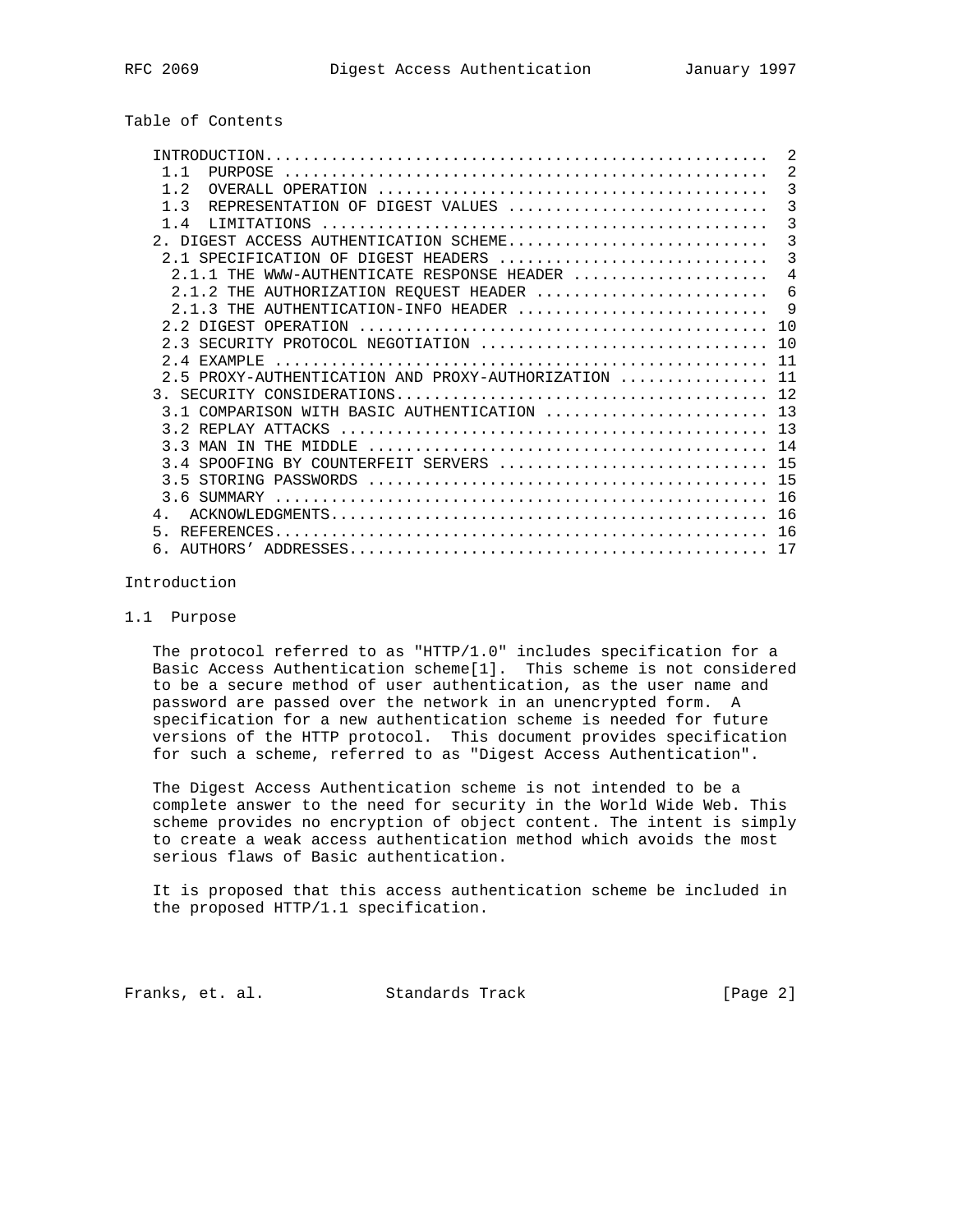### 1.2 Overall Operation

 Like Basic Access Authentication, the Digest scheme is based on a simple challenge-response paradigm. The Digest scheme challenges using a nonce value. A valid response contains a checksum (by default the MD5 checksum) of the username, the password, the given nonce value, the HTTP method, and the requested URI. In this way, the password is never sent in the clear. Just as with the Basic scheme, the username and password must be prearranged in some fashion which is not addressed by this document.

## 1.3 Representation of digest values

 An optional header allows the server to specify the algorithm used to create the checksum or digest. By default the MD5 algorithm is used and that is the only algorithm described in this document.

 For the purposes of this document, an MD5 digest of 128 bits is represented as 32 ASCII printable characters. The bits in the 128 bit digest are converted from most significant to least significant bit, four bits at a time to their ASCII presentation as follows. Each four bits is represented by its familiar hexadecimal notation from the characters 0123456789abcdef. That is, binary 0000 gets represented by the character '0', 0001, by '1', and so on up to the representation of 1111 as 'f'.

## 1.4 Limitations

 The digest authentication scheme described in this document suffers from many known limitations. It is intended as a replacement for basic authentication and nothing more. It is a password-based system and (on the server side) suffers from all the same problems of any password system. In particular, no provision is made in this protocol for the initial secure arrangement between user and server to establish the user's password.

 Users and implementors should be aware that this protocol is not as secure as kerberos, and not as secure as any client-side private-key scheme. Nevertheless it is better than nothing, better than what is commonly used with telnet and ftp, and better than Basic authentication.

### 2. Digest Access Authentication Scheme

#### 2.1 Specification of Digest Headers

 The Digest Access Authentication scheme is conceptually similar to the Basic scheme. The formats of the modified WWW-Authenticate

Franks, et. al. Standards Track [Page 3]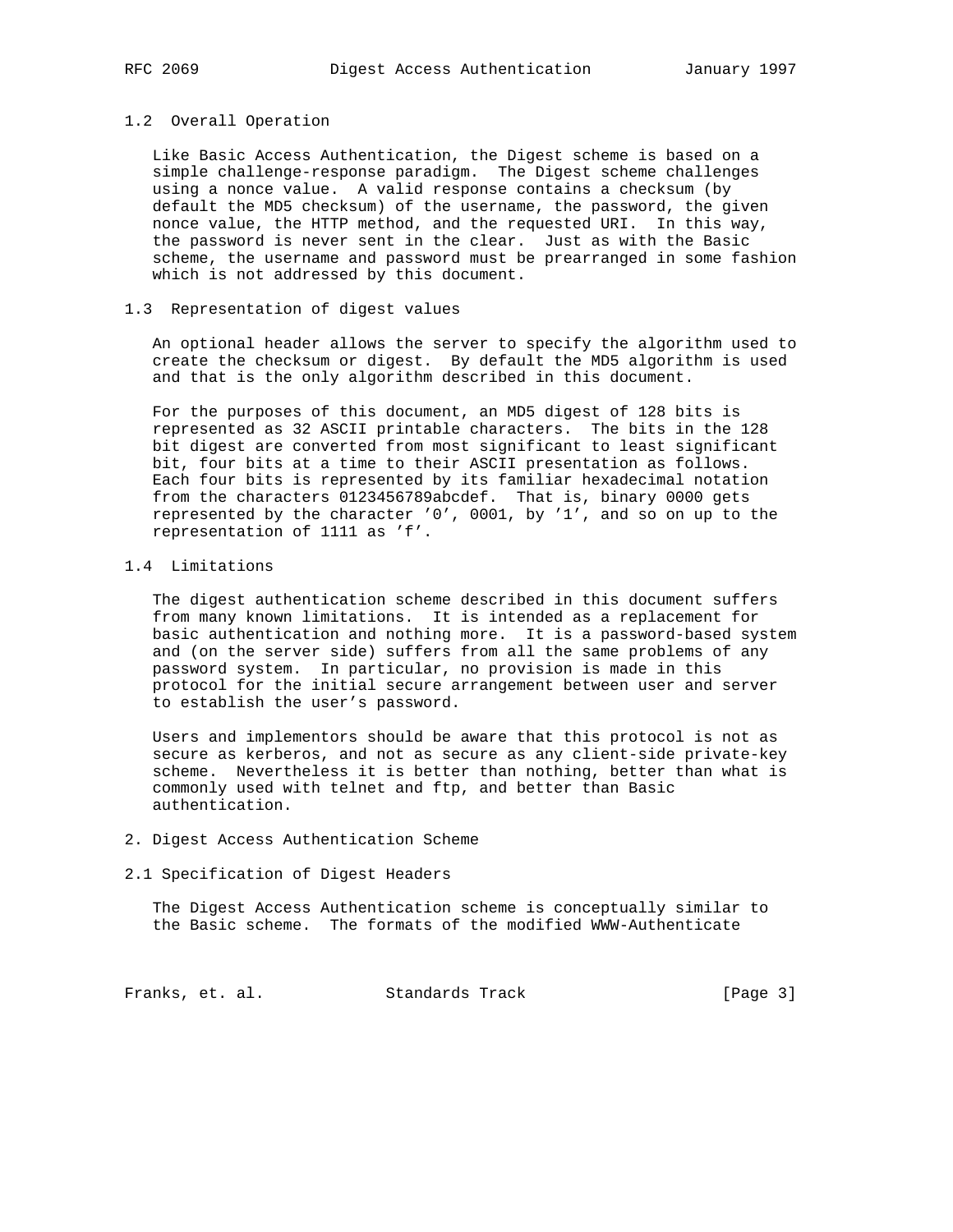header line and the Authorization header line are specified below, using the extended BNF defined in the HTTP/1.1 specification, section 2.1. In addition, a new header, Authentication-info, is specified.

2.1.1 The WWW-Authenticate Response Header

 If a server receives a request for an access-protected object, and an acceptable Authorization header is not sent, the server responds with a "401 Unauthorized" status code, and a WWW-Authenticate header, which is defined as follows:

| WWW-Authenticate                                       | = "WWW-Authenticate" ":" "Digest"<br>digest-challenge                                                                          |
|--------------------------------------------------------|--------------------------------------------------------------------------------------------------------------------------------|
| digest-challenge                                       | $= 1$ #( realm   [ domain ]   nonce<br>$[ \text{ digest-opause} ] [ \text{ state} ] [ \text{ algebra} ] )$                     |
| realm<br>realm-value<br>domain<br>nonce<br>nonce-value | = "realm" "=" realm-value<br>= quoted-string<br>$=$ "domain" "=" <"> 1#URI <"><br>= "nonce" "=" nonce-value<br>= quoted-string |
| opaque                                                 | = "opaque" "=" quoted-string                                                                                                   |
| stale                                                  | $=$ "stale" "=" ( "true"   "false" )                                                                                           |
| algorithm                                              | $=$ "algorithm" "=" ( "MD5"   token )                                                                                          |
|                                                        |                                                                                                                                |

 The meanings of the values of the parameters used above are as follows:

#### realm

 A string to be displayed to users so they know which username and password to use. This string should contain at least the name of the host performing the authentication and might additionally indicate the collection of users who might have access. An example might be "registered\_users@gotham.news.com". The realm is a "quoted-string" as specified in section 2.2 of the HTTP/1.1 specification [2].

#### domain

 A comma-separated list of URIs, as specified for HTTP/1.0. The intent is that the client could use this information to know the set of URIs for which the same authentication information should be sent. The URIs in this list may exist on different servers. If this keyword is omitted or empty, the client should assume that the domain consists of all URIs on the responding server.

Franks, et. al. Standards Track [Page 4]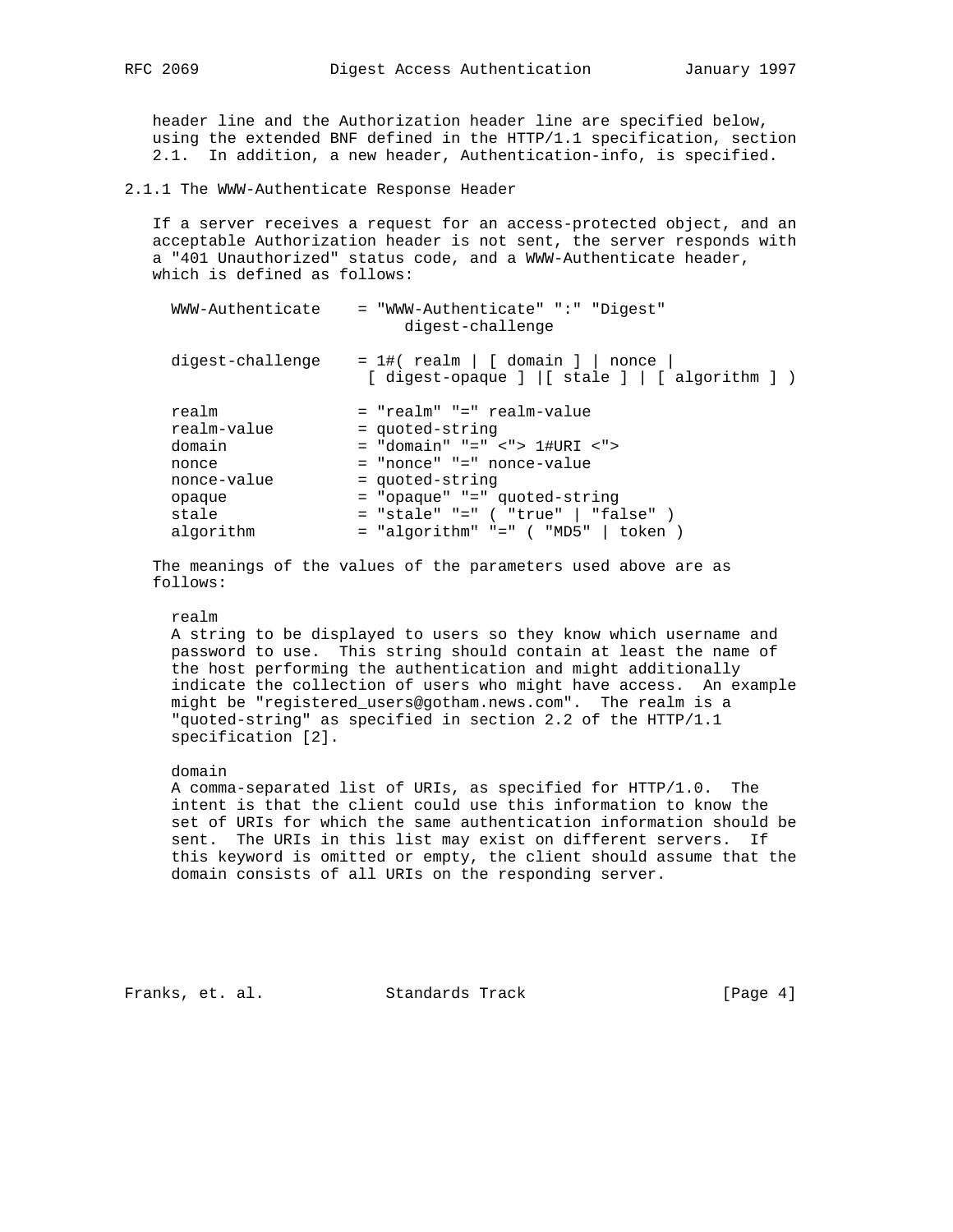nonce

 A server-specified data string which may be uniquely generated each time a 401 response is made. It is recommended that this string be base64 or hexadecimal data. Specifically, since the string is passed in the header lines as a quoted string, the double-quote character is not allowed.

 The contents of the nonce are implementation dependent. The quality of the implementation depends on a good choice. A recommended nonce would include

H(client-IP ":" time-stamp ":" private-key )

 Where client-IP is the dotted quad IP address of the client making the request, time-stamp is a server-generated time value, private key is data known only to the server. With a nonce of this form a server would normally recalculate the nonce after receiving the client authentication header and reject the request if it did not match the nonce from that header. In this way the server can limit the reuse of a nonce to the IP address to which it was issued and limit the time of the nonce's validity. Further discussion of the rationale for nonce construction is in section 3.2 below.

 An implementation might choose not to accept a previously used nonce or a previously used digest to protect against a replay attack. Or, an implementation might choose to use one-time nonces or digests for POST or PUT requests and a time-stamp for GET requests. For more details on the issues involved see section 3. of this document.

The nonce is opaque to the client.

#### opaque

 A string of data, specified by the server, which should be returned by the client unchanged. It is recommended that this string be base64 or hexadecimal data. This field is a "quoted-string" as specified in section 2.2 of the HTTP/1.1 specification [2].

#### stale

 A flag, indicating that the previous request from the client was rejected because the nonce value was stale. If stale is TRUE (in upper or lower case), the client may wish to simply retry the request with a new encrypted response, without reprompting the user for a new username and password. The server should only set stale to true if it receives a request for which the nonce is invalid but with a valid digest for that nonce (indicating that the client knows the correct username/password).

Franks, et. al. Standards Track [Page 5]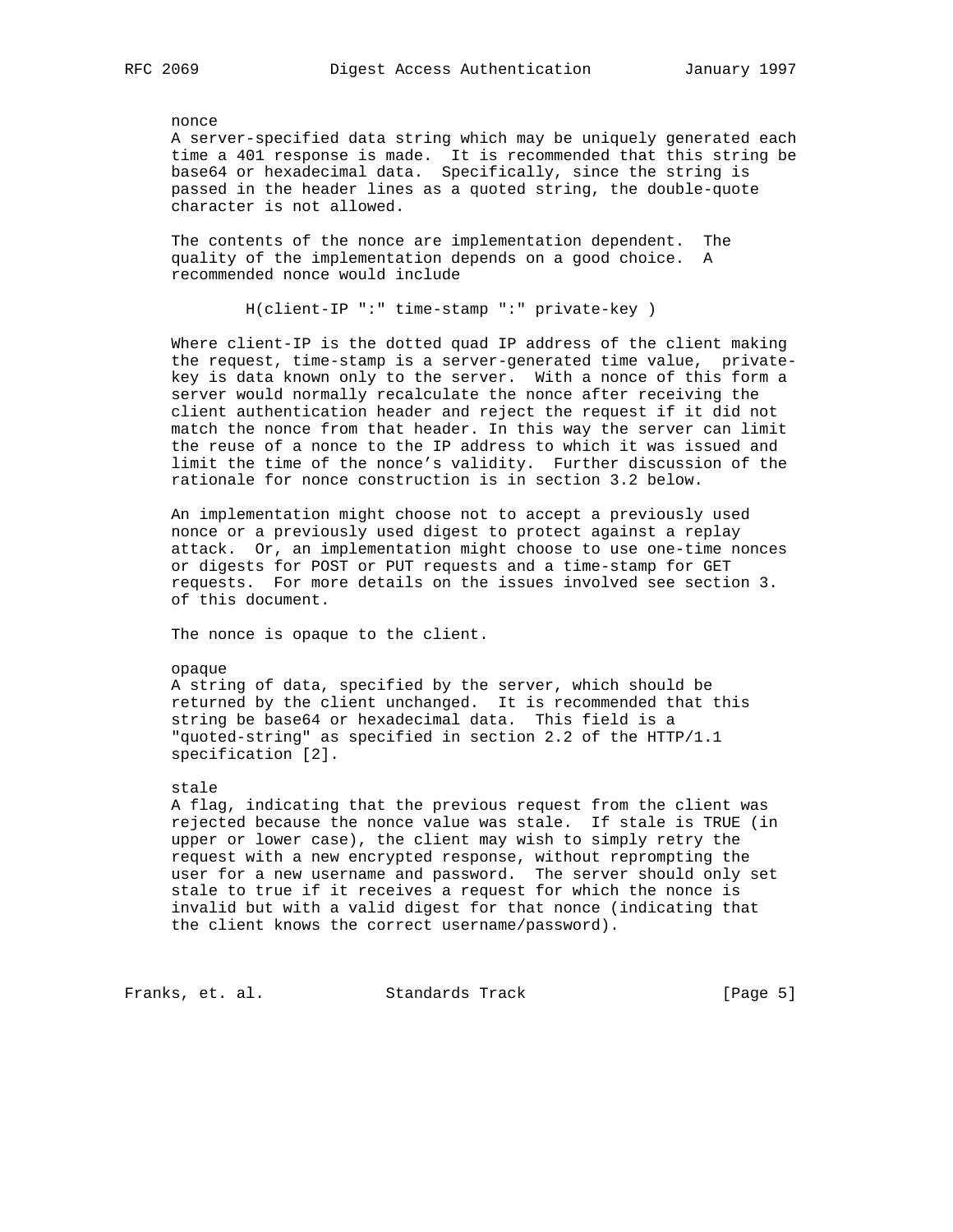```
 algorithm
     A string indicating a pair of algorithms used to produce the
     digest and a checksum. If this not present it is assumed to be
     "MD5". In this document the string obtained by applying the
     digest algorithm to the data "data" with secret "secret" will be
     denoted by KD(secret, data), and the string obtained by applying
     the checksum algorithm to the data "data" will be denoted
     H(data).
     For the "MD5" algorithm
       H(data) = MD5(data) and
        KD(secret, data) = H(concat(secret, ":", data))
     i.e., the digest is the MD5 of the secret concatenated with a colon
     concatenated with the data.
2.1.2 The Authorization Request Header
   The client is expected to retry the request, passing an Authorization
   header line, which is defined as follows.
Authorization = "Authorization" ":" "Digest" digest-response
digest-response = 1\# (username | realm | nonce | digest-uri |
                        response | [ digest ] | [ algorithm ] |
                        opaque )
username = "username" "=" username-value
username-value = quoted-string
digest-uri = "uri" "=" digest-uri-value
digest-uri-value = request-uri ; As specified by HTTP/1.1
response = "response" "=" response-digest
digest = "digest" "=" entity-digest
response-digest = <"> *LHEX <">
entity-digest = <"> *LHEX <">
LHEX = "0" | "1" | "2" | "3" | "4" | "5" | "6" | "7" |
 "8" | "9" | "a" | "b" | "c" | "d" | "e" | "f"
   The definitions of response-digest and entity-digest above indicate
   the encoding for their values. The following definitions show how the
   value is computed:
```
Franks, et. al. Standards Track [Page 6]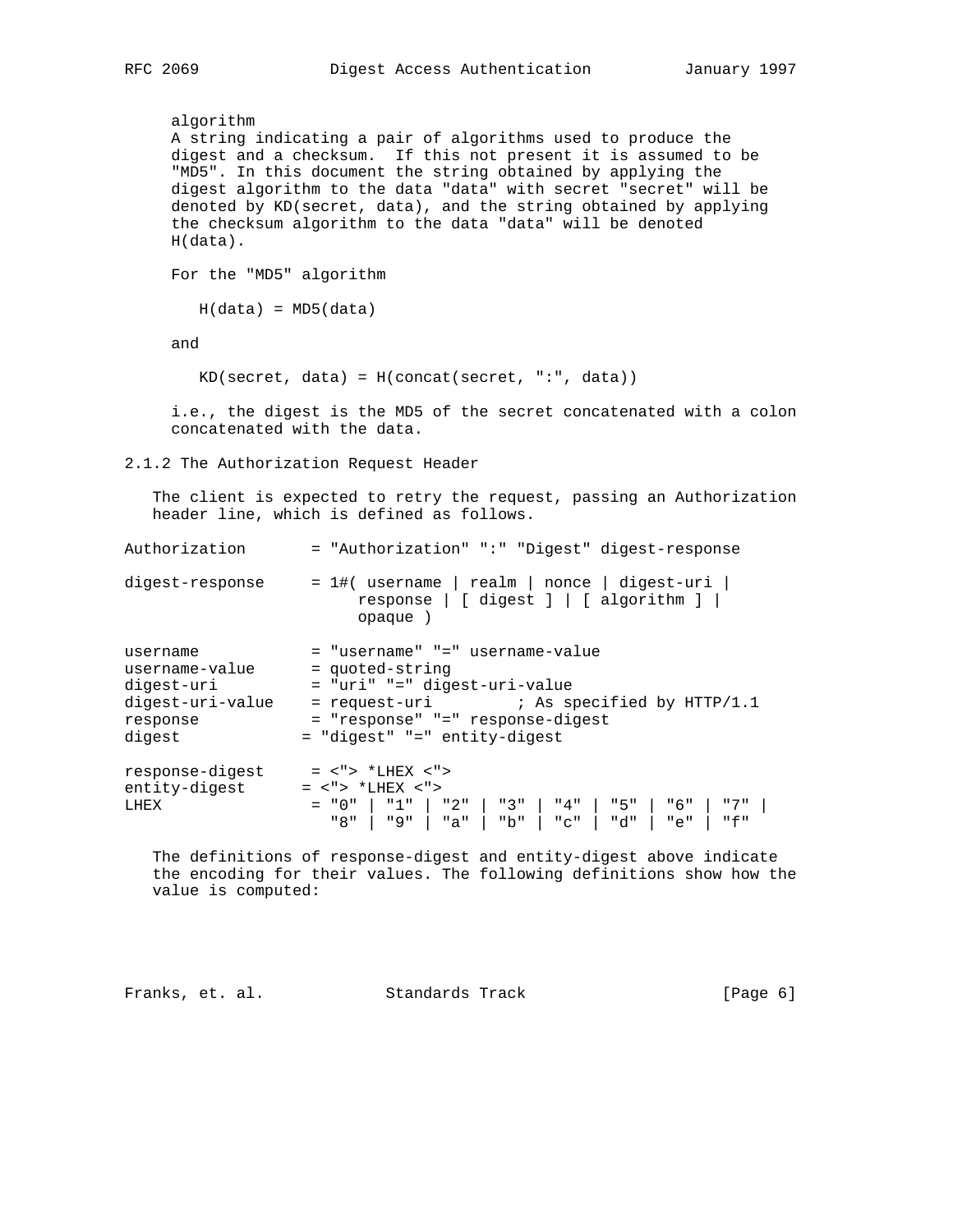| response-digest | - = |                                                                 |  |  |  |
|-----------------|-----|-----------------------------------------------------------------|--|--|--|
|                 |     | $\langle$ "> < KD ( H(A1), unquoted nonce-value ":" H(A2) > <"> |  |  |  |

 A1 = unquoted username-value ":" unquoted realm-value ":" password password = < user's password > A2 = Method ":" digest-uri-value

 The "username-value" field is a "quoted-string" as specified in section 2.2 of the HTTP/1.1 specification [2]. However, the surrounding quotation marks are removed in forming the string A1. Thus if the Authorization header includes the fields

username="Mufasa", realm="myhost@testrealm.com"

 and the user Mufasa has password "CircleOfLife" then H(A1) would be H(Mufasa:myhost@testrealm.com:CircleOfLife) with no quotation marks in the digested string.

 No white space is allowed in any of the strings to which the digest function H() is applied unless that white space exists in the quoted strings or entity body whose contents make up the string to be digested. For example, the string A1 in the illustrated above must be Mufasa:myhost@testrealm.com:CircleOfLife with no white space on either side of the colons. Likewise, the other strings digested by H() must not have white space on either side of the colons which delimit their fields unless that white space was in the quoted strings or entity body being digested.

 "Method" is the HTTP request method as specified in section 5.1 of [2]. The "request-uri" value is the Request-URI from the request line as specified in section 5.1 of [2]. This may be "\*", an "absoluteURL" or an "abs\_path" as specified in section 5.1.2 of [2], but it MUST agree with the Request-URI. In particular, it MUST be an "absoluteURL" if the Request-URI is an "absoluteURL".

 The authenticating server must assure that the document designated by the "uri" parameter is the same as the document served. The purpose of duplicating information from the request URL in this field is to deal with the possibility that an intermediate proxy may alter the client's request. This altered (but presumably semantically equivalent) request would not result in the same digest as that calculated by the client.

 The optional "digest" field contains a digest of the entity body and some of the associated entity headers. This digest can be useful in both request and response transactions. In a request it can insure the integrity of POST data or data being PUT to the server. In a

Franks, et. al. Standards Track [Page 7]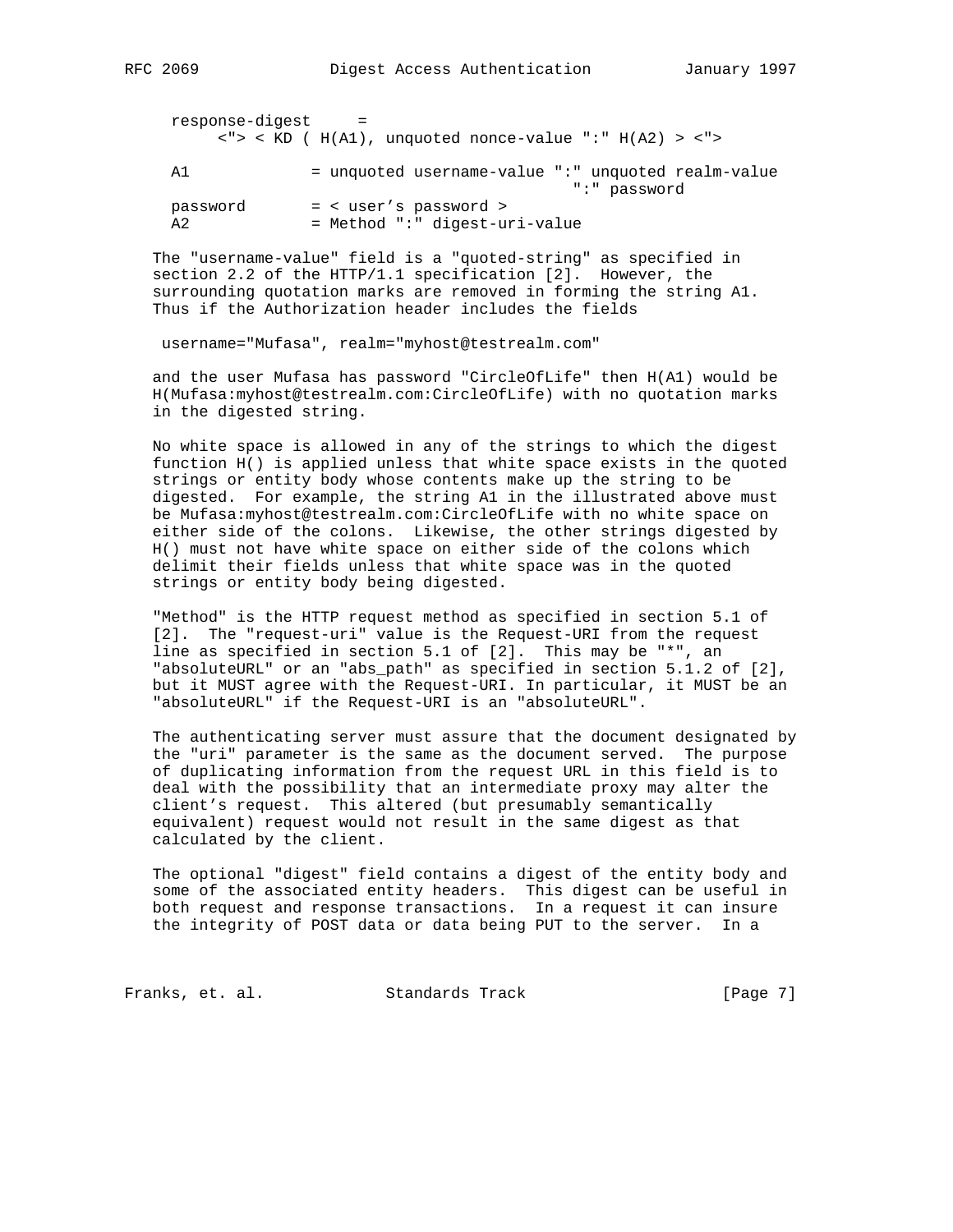response it insures the integrity of the served document. The value of the "digest" field is an <entity-digest> which is defined as follows.

```
entity-digest = <"> KD (H(A1), unquoted nonce-value ":" Method ":"
                            date ":" entity-info ":" H(entity-body)) <">
        ; format is <"> *LHEX <">
```
date =  $rfc1123$ -date  $\qquad \qquad$  ; see section 3.3.1 of [2] entity-info = H( digest-uri-value ":" ; Content-type, see section 3.7 of [2] \*DIGIT ":" ; content length, see 10.12 of [2] content-coding ":" ; Content-encoding, see 3.5 of [2] last-modified ":" ; last modified date, see 10.25 of [2] expires  $\begin{array}{ccc} i & \text{expiration date} & i \\ j & \text{expiration date} & i \end{array}$ )

last-modified =  $rfc1123$ -date ; see section 3.3.1 of [2] expires = rfc1123-date

 The entity-info elements incorporate the values of the URI used to request the entity as well as the associated entity headers Content type, Content-length, Content-encoding, Last-modified, and Expires. These headers are all end-to-end headers (see section 13.5.1 of [2]) which must not be modified by proxy caches. The "entity-body" is as specified by section 10.13 of [2] or RFC 1864.

 Note that not all entities will have an associated URI or all of these headers. For example, an entity which is the data of a POST request will typically not have a digest-uri-value or Last-modified or Expires headers. If an entity does not have a digest-uri-value or a header corresponding to one of the entity-info fields, then that field is left empty in the computation of entity-info. All the colons specified above are present, however. For example the value of the entity-info associated with POST data which has content-type "text/plain", no content-encoding and a length of 255 bytes would be H(:text/plain:255:::). Similarly a request may not have a "Date" header. In this case the date field of the entity-digest should be empty.

 In the entity-info and entity-digest computations, except for the blank after the comma in "rfc1123-date", there must be no white space between "words" and "tspecials", and exactly one blank between "words" (see section 2.2 of [2]).

Franks, et. al. Standards Track [Page 8]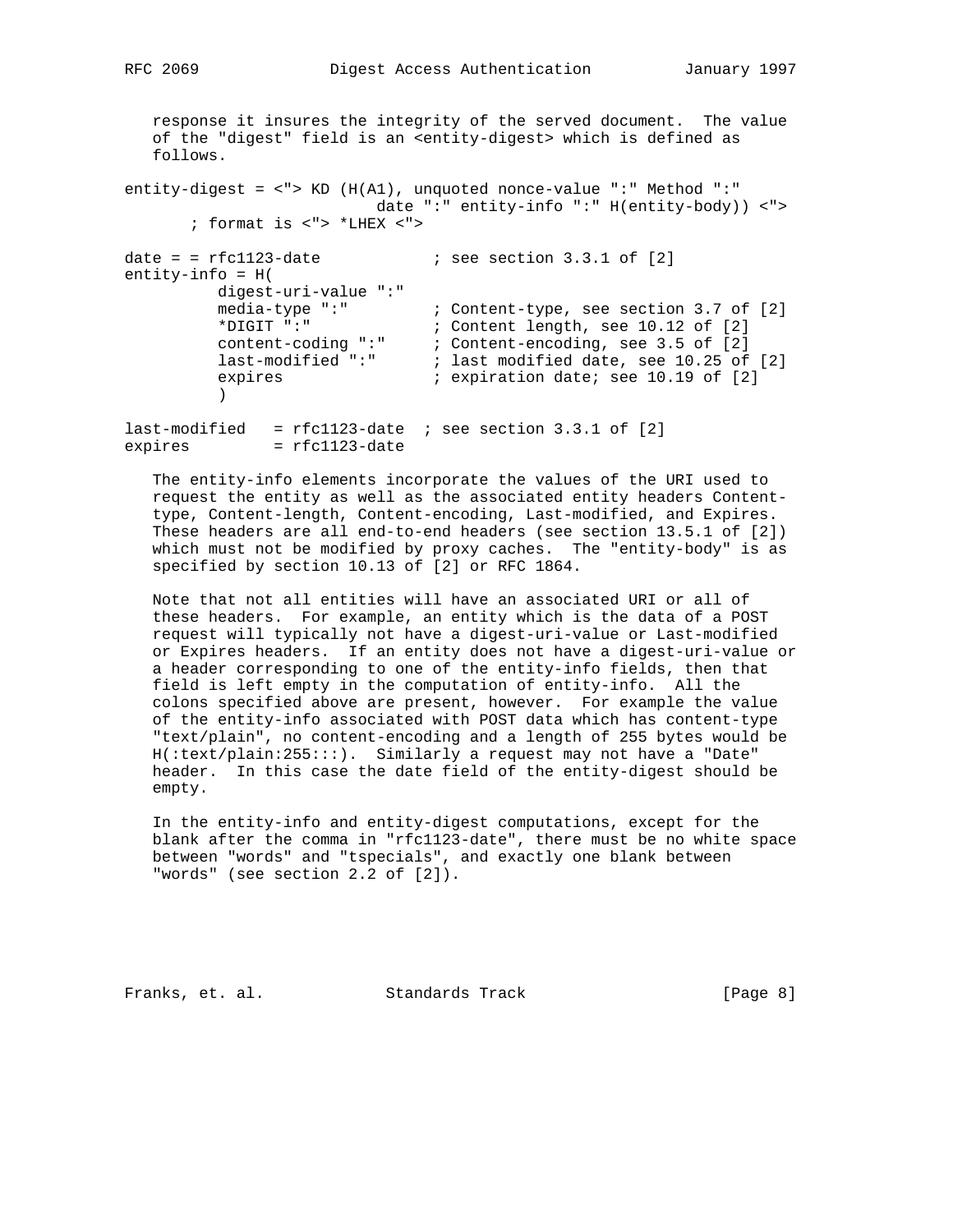Implementors should be aware of how authenticated transactions interact with proxy caches. The HTTP/1.1 protocol specifies that when a shared cache (see section 13.10 of [2]) has received a request containing an Authorization header and a response from relaying that request, it MUST NOT return that response as a reply to any other request, unless one of two Cache-control (see section 14.9 of [2]) directives was present in the response. If the original response included the "must-revalidate" Cache-control directive, the cache MAY use the entity of that response in replying to a subsequent request, but MUST first revalidate it with the origin server, using the request headers from the new request to allow the origin server to authenticate the new request. Alternatively, if the original response included the "public" Cache-control directive, the response entity MAY be returned in reply to any subsequent request.

2.1.3 The AuthenticationInfo Header

 When authentication succeeds, the Server may optionally provide a Authentication-info header indicating that the server wants to communicate some information regarding the successful authentication (such as an entity digest or a new nonce to be used for the next transaction). It has two fields, digest and nextnonce. Both are optional.

 AuthenticationInfo = "Authentication-info" ":" 1#( digest | nextnonce )

nextnonce = "nextnonce" "=" nonce-value

digest = "digest" "=" entity-digest

 The optional digest allows the client to verify that the body of the response has not been changed en-route. The server would probably only send this when it has the document and can compute it. The server would probably not bother generating this header for CGI output. The value of the "digest" is an <entity-digest> which is computed as described above.

 The value of the nextnonce parameter is the nonce the server wishes the client to use for the next authentication response. Note that either field is optional. In particular the server may send the Authentication-info header with only the nextnonce field as a means of implementing one-time nonces. If the nextnonce field is present the client is strongly encouraged to use it for the next WWW- Authenticate header. Failure of the client to do so may result in a request to re-authenticate from the server with the "stale=TRUE."

Franks, et. al. Standards Track [Page 9]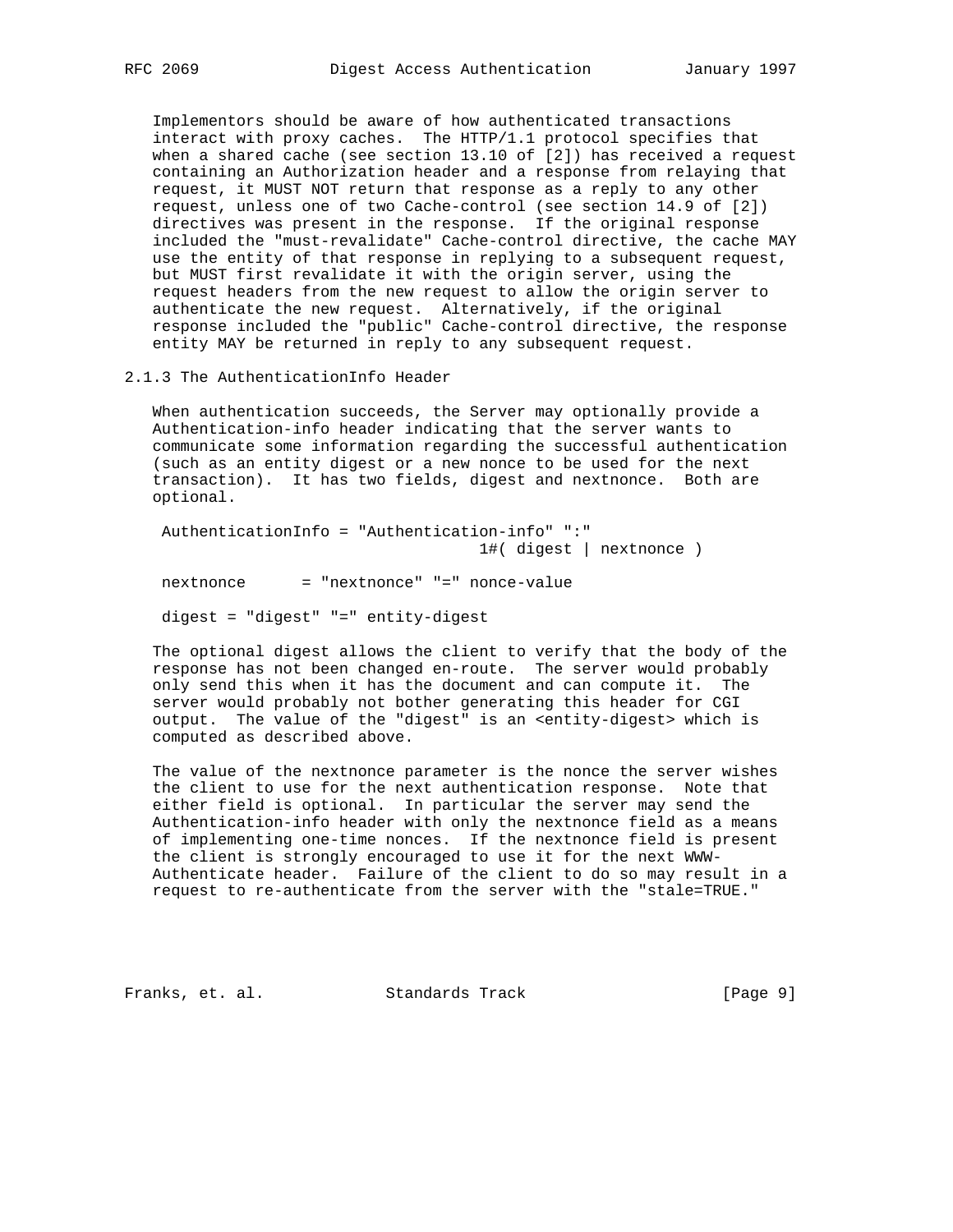### 2.2 Digest Operation

 Upon receiving the Authorization header, the server may check its validity by looking up its known password which corresponds to the submitted username. Then, the server must perform the same MD5 operation performed by the client, and compare the result to the given response-digest.

 Note that the HTTP server does not actually need to know the user's clear text password. As long as H(A1) is available to the server, the validity of an Authorization header may be verified.

 A client may remember the username, password and nonce values, so that future requests within the specified <domain> may include the Authorization header preemptively. The server may choose to accept the old Authorization header information, even though the nonce value included might not be fresh. Alternatively, the server could return a 401 response with a new nonce value, causing the client to retry the request. By specifying stale=TRUE with this response, the server hints to the client that the request should be retried with the new nonce, without reprompting the user for a new username and password.

 The opaque data is useful for transporting state information around. For example, a server could be responsible for authenticating content which actually sits on another server. The first 401 response would include a domain field which includes the URI on the second server, and the opaque field for specifying state information. The client will retry the request, at which time the server may respond with a 301/302 redirection, pointing to the URI on the second server. The client will follow the redirection, and pass the same Authorization header, including the <opaque> data which the second server may require.

 As with the basic scheme, proxies must be completely transparent in the Digest access authentication scheme. That is, they must forward the WWW-Authenticate, Authentication-info and Authorization headers untouched. If a proxy wants to authenticate a client before a request is forwarded to the server, it can be done using the Proxy- Authenticate and Proxy-Authorization headers described in section 2.5 below.

2.3 Security Protocol Negotiation

 It is useful for a server to be able to know which security schemes a client is capable of handling.

 If this proposal is accepted as a required part of the HTTP/1.1 specification, then a server may assume Digest support when a client

Franks, et. al. Standards Track [Page 10]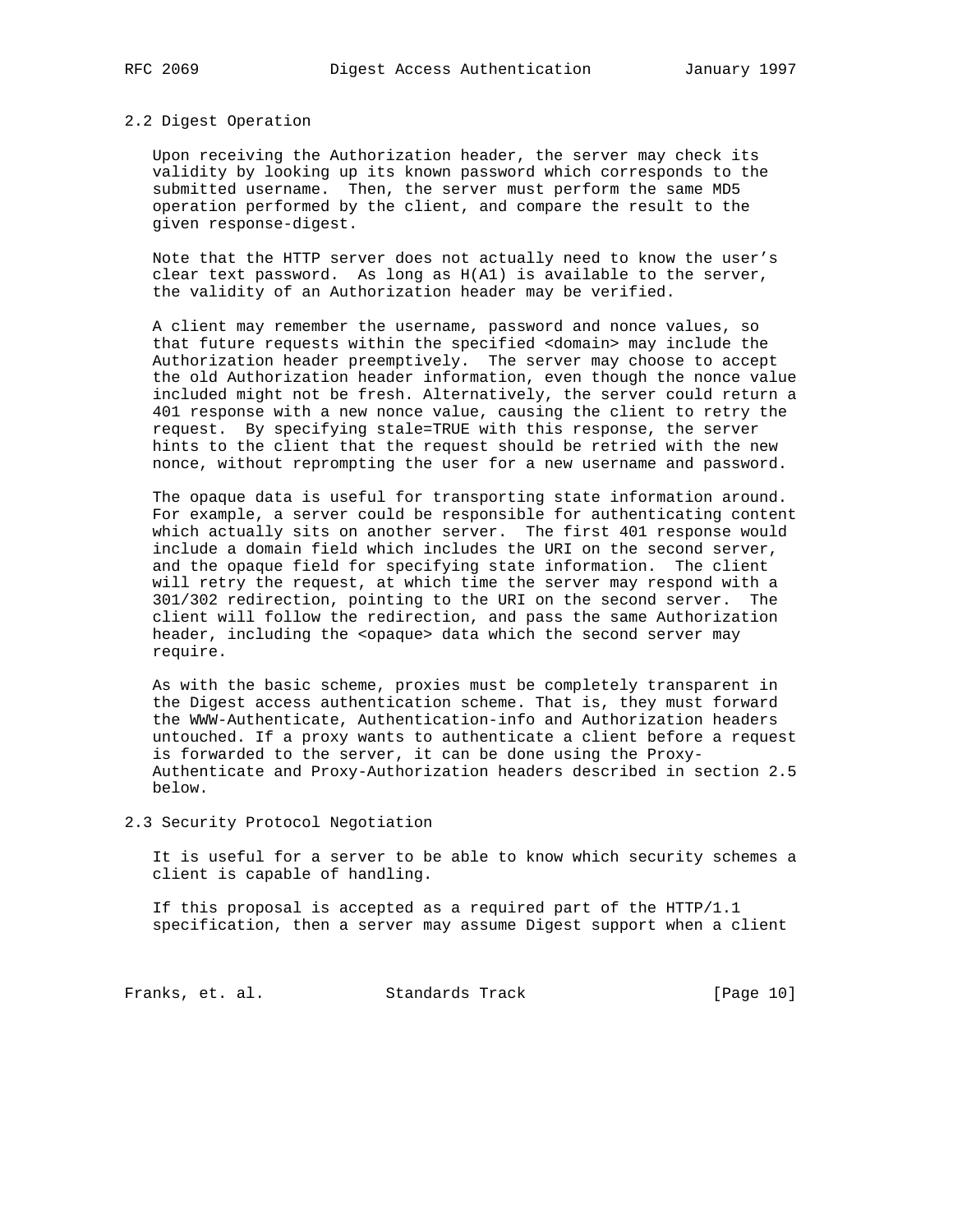identifies itself as HTTP/1.1 compliant.

 It is possible that a server may want to require Digest as its authentication method, even if the server does not know that the client supports it. A client is encouraged to fail gracefully if the server specifies any authentication scheme it cannot handle.

2.4 Example

 The following example assumes that an access-protected document is being requested from the server. The URI of the document is "http://www.nowhere.org/dir/index.html". Both client and server know that the username for this document is "Mufasa", and the password is "CircleOfLife".

 The first time the client requests the document, no Authorization header is sent, so the server responds with:

| HTTP/1.1 401 Unauthorized |                                               |
|---------------------------|-----------------------------------------------|
| WWW-Authenticate: Digest  | realm="testrealm@host.com",                   |
|                           | $nonce="dcd98b7102dd2f0e8b11d0f600bfb0c093".$ |
|                           | $opaque = "5ccc069c403ebaf9f0171e9517f40e41"$ |

 The client may prompt the user for the username and password, after which it will respond with a new request, including the following Authorization header:

Authorization: Digest username="Mufasa", realm="testrealm@host.com", nonce="dcd98b7102dd2f0e8b11d0f600bfb0c093", uri="/dir/index.html", response="e966c932a9242554e42c8ee200cec7f6", opaque="5ccc069c403ebaf9f0171e9517f40e41"

2.5 Proxy-Authentication and Proxy-Authorization

 The digest authentication scheme may also be used for authenticating users to proxies, proxies to proxies, or proxies to end servers by use of the Proxy-Authenticate and Proxy-Authorization headers. These headers are instances of the general Proxy-Authenticate and Proxy- Authorization headers specified in sections 10.30 and 10.31 of the HTTP/1.1 specification [2] and their behavior is subject to restrictions described there. The transactions for proxy authentication are very similar to those already described. Upon receiving a request which requires authentication, the proxy/server must issue the "HTTP/1.1 401 Unauthorized" header followed by a "Proxy-Authenticate" header of the form

Franks, et. al. Standards Track [Page 11]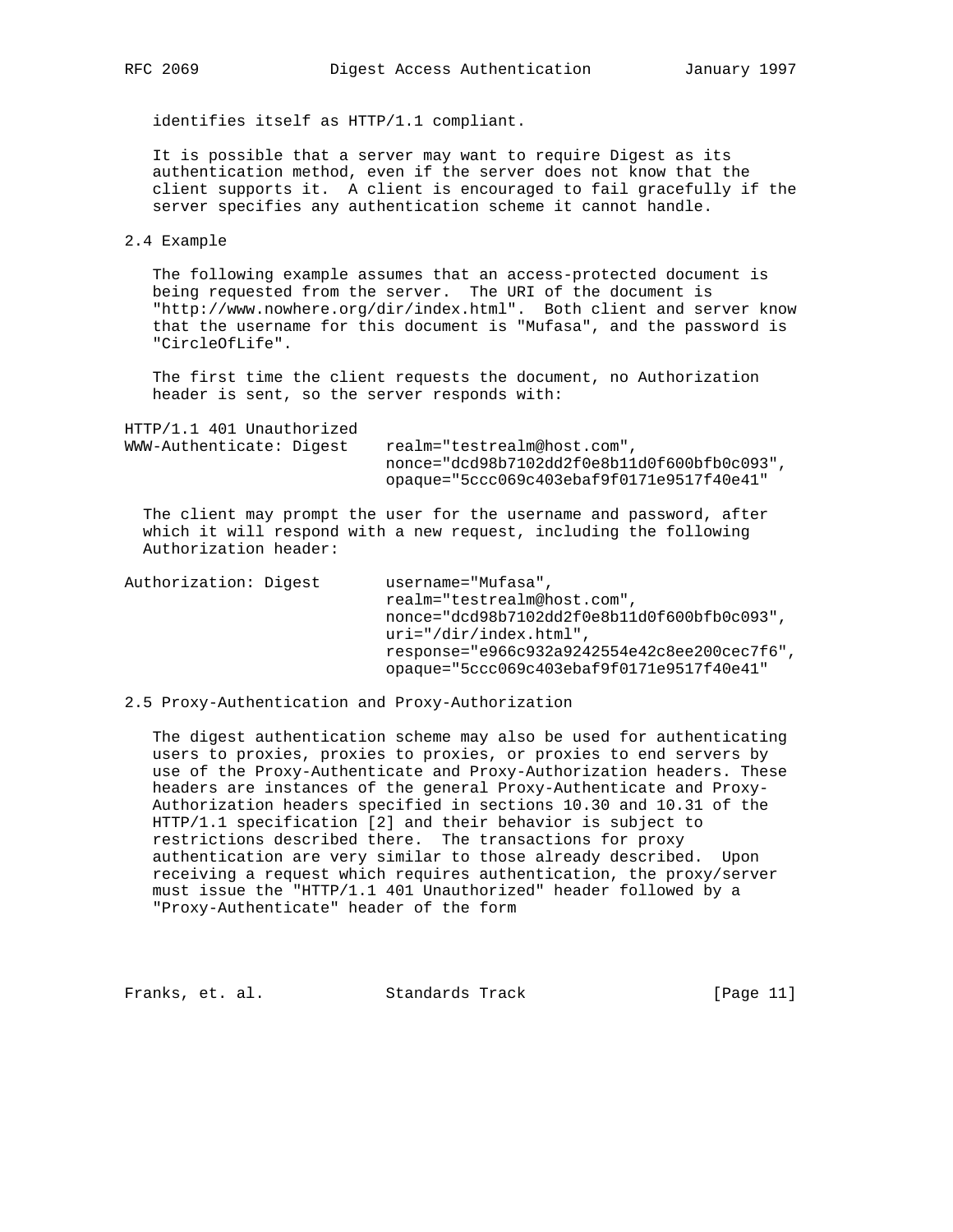| Proxy-Authentication | = "Proxy-Authentication" ":" "Digest" |  |
|----------------------|---------------------------------------|--|
|                      | digest-challenge                      |  |

 where digest-challenge is as defined above in section 2.1. The client/proxy must then re-issue the request with a Proxy-Authenticate header of the form

| Proxy-Authorization | = "Proxy-Authorization" ":" |
|---------------------|-----------------------------|
|                     | digest-response             |

 where digest-response is as defined above in section 2.1. When authentication succeeds, the Server may optionally provide a Proxy- Authentication-info header of the form

Proxy-Authentication-info = "Proxy-Authentication-info" ":" nextnonce

 where nextnonce has the same semantics as the nextnonce field in the Authentication-info header described above in section 2.1.

 Note that in principle a client could be asked to authenticate itself to both a proxy and an end-server. It might receive an "HTTP/1.1 401 Unauthorized" header followed by both a WWW-Authenticate and a Proxy-Authenticate header. However, it can never receive more than one Proxy-Authenticate header since such headers are only for immediate connections and must not be passed on by proxies. If the client receives both headers, it must respond with both the Authorization and Proxy-Authorization headers as described above, which will likely involve different combinations of username, password, nonce, etc.

3. Security Considerations

 Digest Authentication does not provide a strong authentication mechanism. That is not its intent. It is intended solely to replace a much weaker and even more dangerous authentication mechanism: Basic Authentication. An important design constraint is that the new authentication scheme be free of patent and export restrictions.

 Most needs for secure HTTP transactions cannot be met by Digest Authentication. For those needs SSL or SHTTP are more appropriate protocols. In particular digest authentication cannot be used for any transaction requiring encrypted content. Nevertheless many functions remain for which digest authentication is both useful and appropriate.

Franks, et. al. Standards Track [Page 12]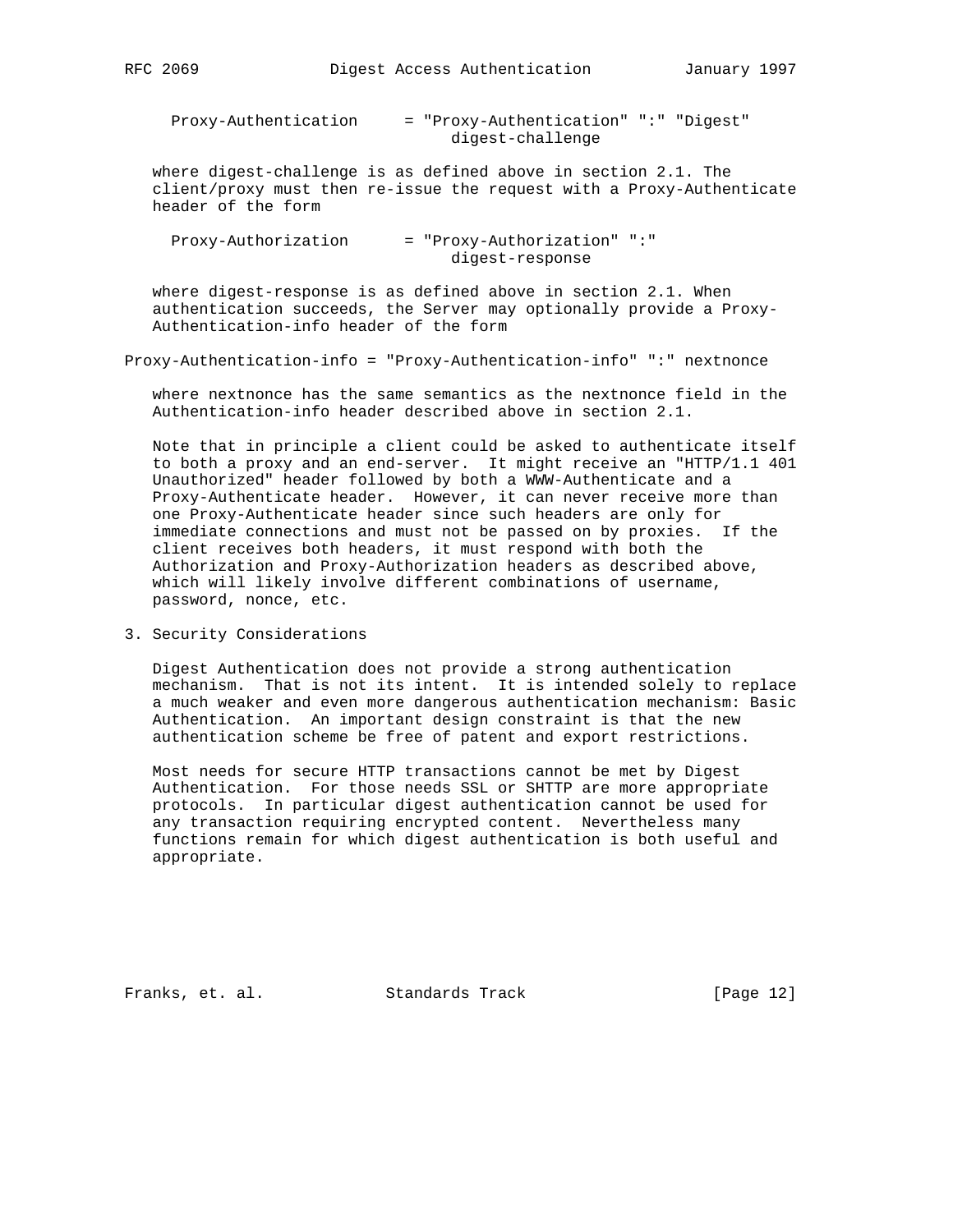## 3.1 Comparison with Basic Authentication

 Both Digest and Basic Authentication are very much on the weak end of the security strength spectrum. But a comparison between the two points out the utility, even necessity, of replacing Basic by Digest.

 The greatest threat to the type of transactions for which these protocols are used is network snooping. This kind of transaction might involve, for example, online access to a database whose use is restricted to paying subscribers. With Basic authentication an eavesdropper can obtain the password of the user. This not only permits him to access anything in the database, but, often worse, will permit access to anything else the user protects with the same password.

 By contrast, with Digest Authentication the eavesdropper only gets access to the transaction in question and not to the user's password. The information gained by the eavesdropper would permit a replay attack, but only with a request for the same document, and even that might be difficult.

## 3.2 Replay Attacks

 A replay attack against digest authentication would usually be pointless for a simple GET request since an eavesdropper would already have seen the only document he could obtain with a replay. This is because the URI of the requested document is digested in the client response and the server will only deliver that document. By contrast under Basic Authentication once the eavesdropper has the user's password, any document protected by that password is open to him. A GET request containing form data could only be "replayed" with the identical data. However, this could be problematic if it caused a CGI script to take some action on the server.

 Thus, for some purposes, it is necessary to protect against replay attacks. A good digest implementation can do this in various ways. The server created "nonce" value is implementation dependent, but if it contains a digest of the client IP, a time-stamp, and a private server key (as recommended above) then a replay attack is not simple. An attacker must convince the server that the request is coming from a false IP address and must cause the server to deliver the document to an IP address different from the address to which it believes it is sending the document. An attack can only succeed in the period before the time-stamp expires. Digesting the client IP and time stamp in the nonce permits an implementation which does not maintain state between transactions.

Franks, et. al. Standards Track [Page 13]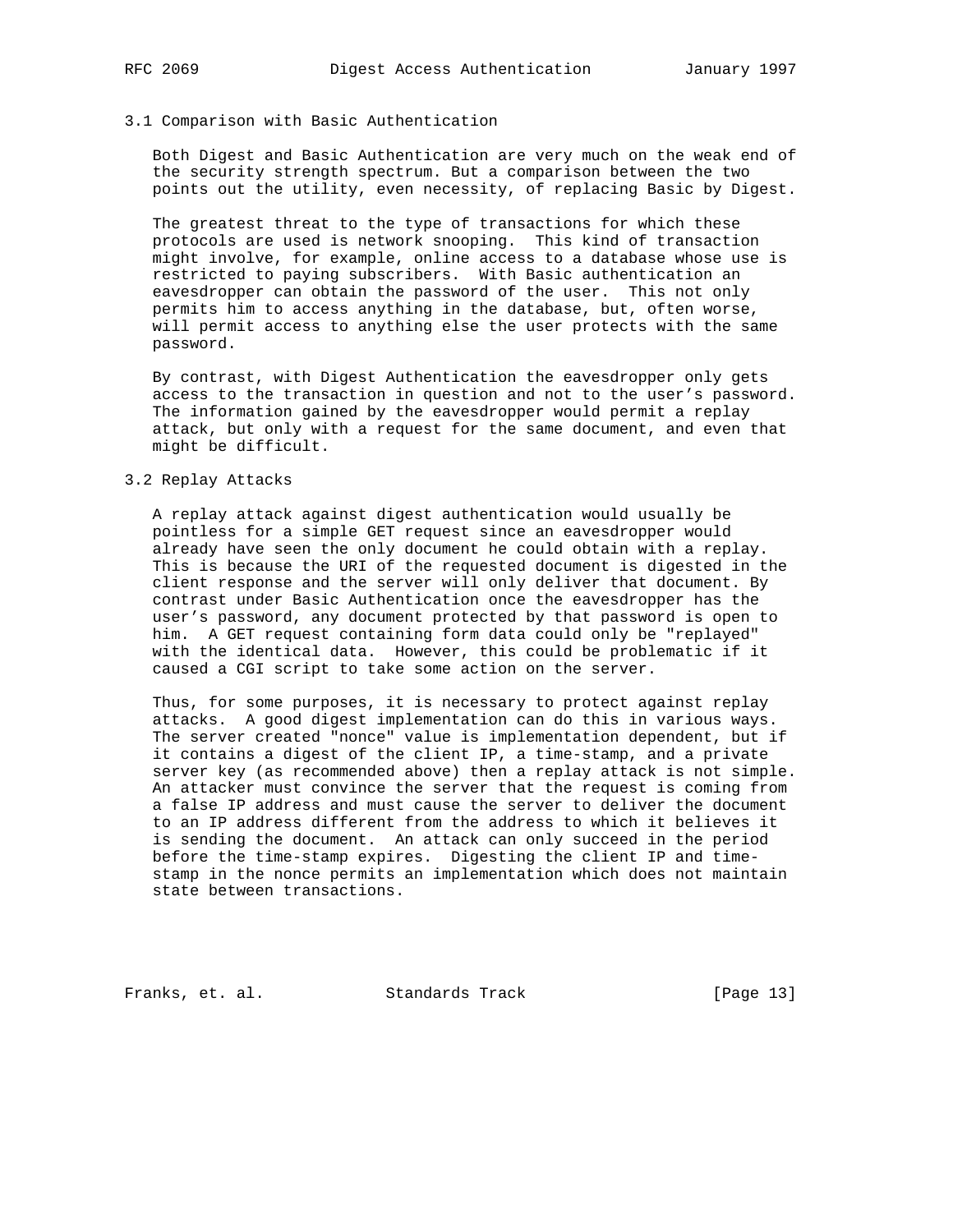For applications where no possibility of replay attack can be tolerated the server can use one-time response digests which will not be honored for a second use. This requires the overhead of the server remembering which digests have been used until the nonce time-stamp (and hence the digest built with it) has expired, but it effectively protects against replay attacks. Instead of maintaining a list of the values of used digests, a server would hash these values and require re-authentication whenever a hash collision occurs.

 An implementation must give special attention to the possibility of replay attacks with POST and PUT requests. A successful replay attack could result in counterfeit form data or a counterfeit version of a PUT file. The use of one-time digests or one-time nonces is recommended. It is also recommended that the optional <digest> be implemented for use with POST or PUT requests to assure the integrity of the posted data. Alternatively, a server may choose to allow digest authentication only with GET requests. Responsible server implementors will document the risks described here as they pertain to a given implementation.

## 3.3 Man in the Middle

 Both Basic and Digest authentication are vulnerable to "man in the middle" attacks, for example, from a hostile or compromised proxy. Clearly, this would present all the problems of eavesdropping. But it could also offer some additional threats.

 A simple but effective attack would be to replace the Digest challenge with a Basic challenge, to spoof the client into revealing their password. To protect against this attack, clients should remember if a site has used Digest authentication in the past, and warn the user if the site stops using it. It might also be a good idea for the browser to be configured to demand Digest authentication in general, or from specific sites.

 Or, a hostile proxy might spoof the client into making a request the attacker wanted rather than one the client wanted. Of course, this is still much harder than a comparable attack against Basic Authentication.

 There are several attacks on the "digest" field in the Authentication-info header. A simple but effective attack is just to remove the field, so that the client will not be able to use it to detect modifications to the response entity. Sensitive applications may wish to allow configuration to require that the digest field be present when appropriate. More subtly, the attacker can alter any of the entity-headers not incorporated in the computation of the digest, The attacker can alter most of the request headers in the client's

Franks, et. al. Standards Track [Page 14]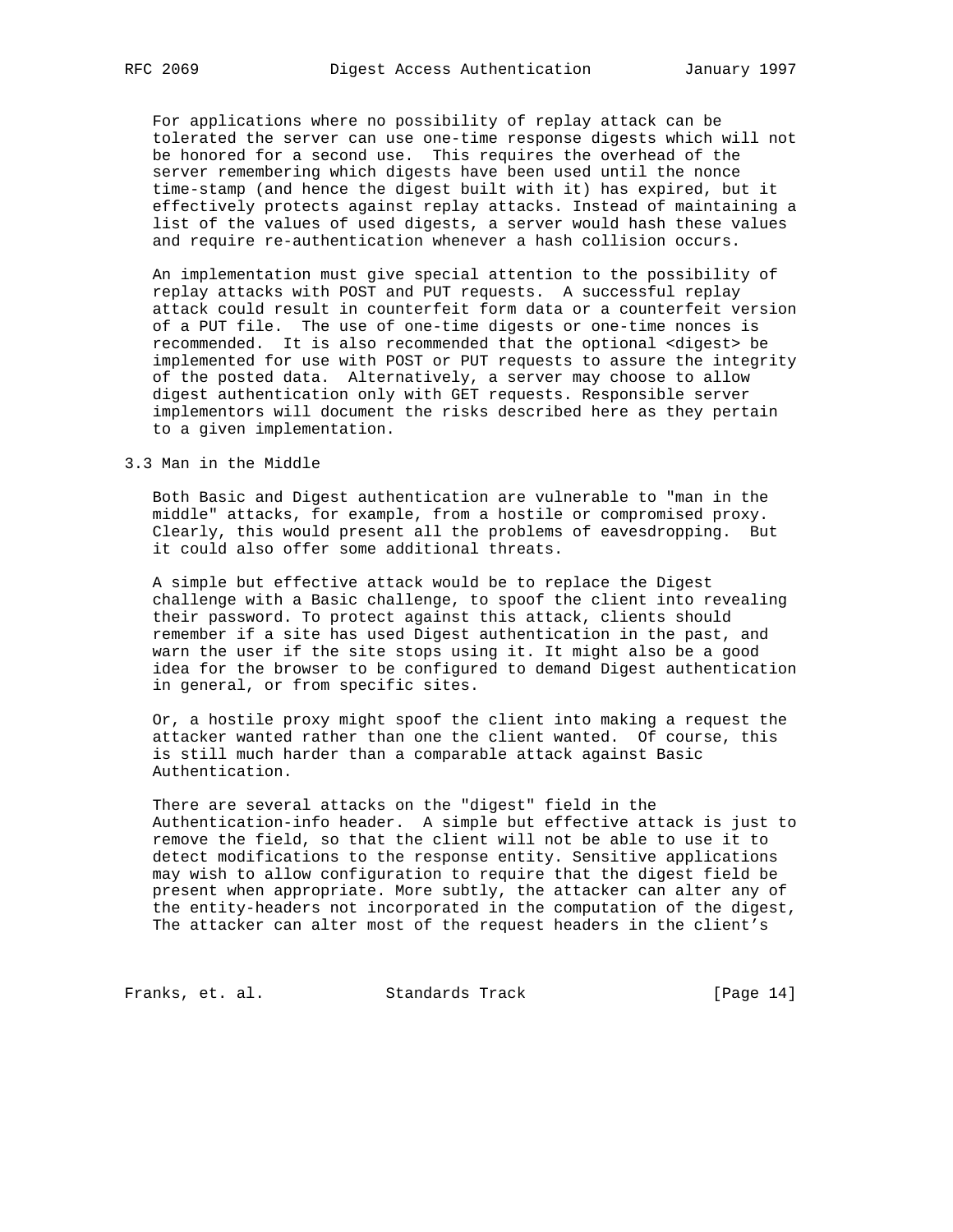request, and can alter any response header in the origin-server's reply, except those headers whose values are incorporated into the "digest" field.

 Alteration of Accept\* or User-Agent request headers can only result in a denial of service attack that returns content in an unacceptable media type or language. Alteration of cache control headers also can only result in denial of service. Alteration of Host will be detected, if the full URL is in the response-digest. Alteration of Referer or From is not important, as these are only hints.

## 3.4 Spoofing by Counterfeit Servers

 Basic Authentication is vulnerable to spoofing by counterfeit servers. If a user can be led to believe that she is connecting to a host containing information protected by a password she knows, when in fact she is connecting to a hostile server, then the hostile server can request a password, store it away for later use, and feign an error. This type of attack is more difficult with Digest Authentication -- but the client must know to demand that Digest authentication be used, perhaps using some of the techniques described above to counter "man-in-the-middle" attacks.

## 3.5 Storing passwords

 Digest authentication requires that the authenticating agent (usually the server) store some data derived from the user's name and password in a "password file" associated with a given realm. Normally this might contain pairs consisting of username and H(A1), where H(A1) is the digested value of the username, realm, and password as described above.

 The security implications of this are that if this password file is compromised, then an attacker gains immediate access to documents on the server using this realm. Unlike, say a standard UNIX password file, this information need not be decrypted in order to access documents in the server realm associated with this file. On the other hand, decryption, or more likely a brute force attack, would be necessary to obtain the user's password. This is the reason that the realm is part of the digested data stored in the password file. It means that if one digest authentication password file is compromised, it does not automatically compromise others with the same username and password (though it does expose them to brute force attack).

 There are two important security consequences of this. First the password file must be protected as if it contained unencrypted passwords, because for the purpose of accessing documents in its realm, it effectively does.

Franks, et. al. Standards Track [Page 15]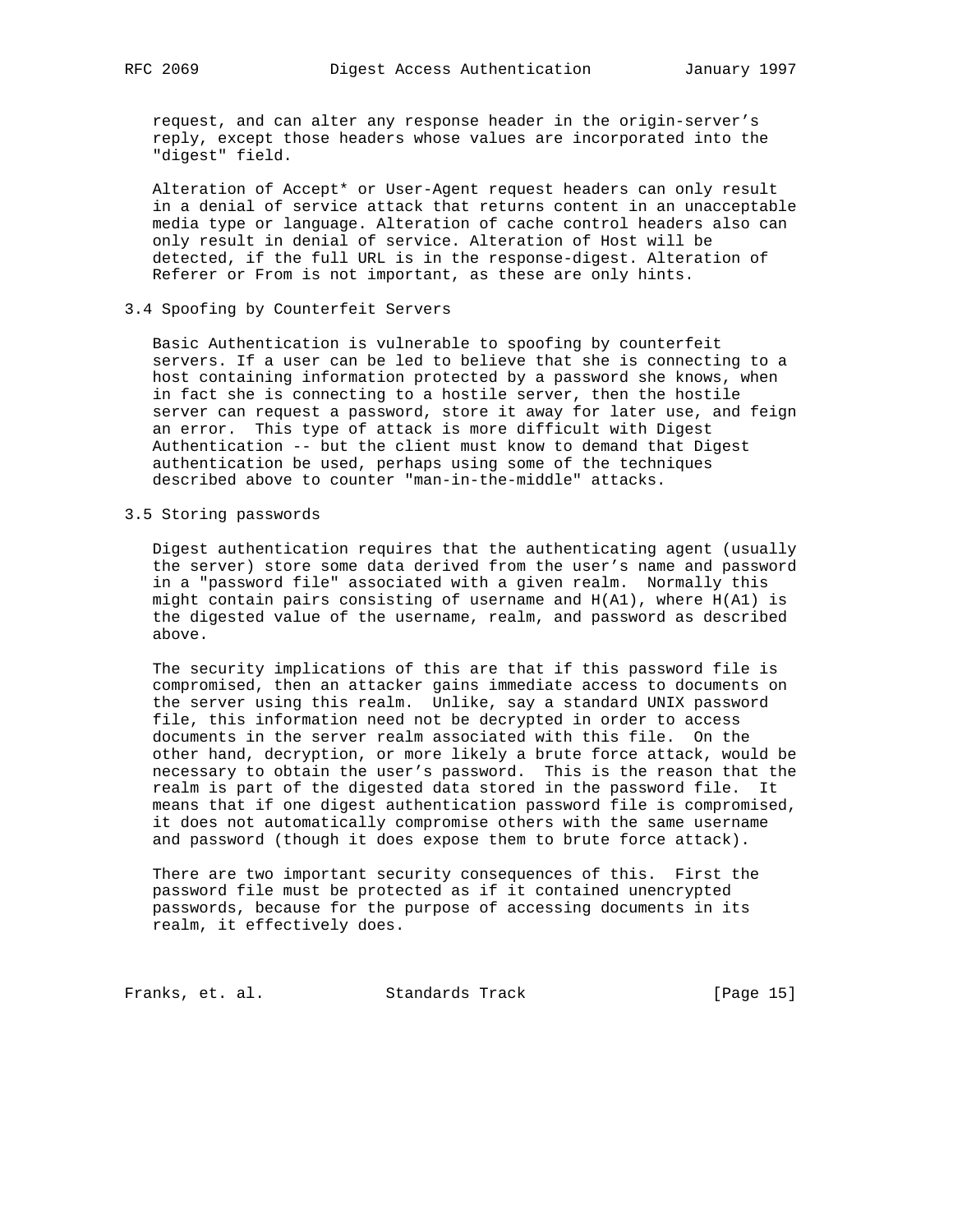A second consequence of this is that the realm string should be unique among all realms which any single user is likely to use. In particular a realm string should include the name of the host doing the authentication. The inability of the client to authenticate the server is a weakness of Digest Authentication.

## 3.6 Summary

 By modern cryptographic standards Digest Authentication is weak. But for a large range of purposes it is valuable as a replacement for Basic Authentication. It remedies many, but not all, weaknesses of Basic Authentication. Its strength may vary depending on the implementation. In particular the structure of the nonce (which is dependent on the server implementation) may affect the ease of mounting a replay attack. A range of server options is appropriate since, for example, some implementations may be willing to accept the server overhead of one-time nonces or digests to eliminate the possibility of replay while others may satisfied with a nonce like the one recommended above restricted to a single IP address and with a limited lifetime.

 The bottom line is that \*any\* compliant implementation will be relatively weak by cryptographic standards, but \*any\* compliant implementation will be far superior to Basic Authentication.

4. Acknowledgments

 In addition to the authors, valuable discussion instrumental in creating this document has come from Peter J. Churchyard, Ned Freed, and David M. Kristol.

- 5. References
	- [1] Berners-Lee, T., Fielding, R., and H. Frystyk, "Hypertext Transfer Protocol -- HTTP/1.0", RFC 1945, May 1996.
	- [2] Berners-Lee, T., Fielding, R., and H. Frystyk, "Hypertext Transfer Protocol -- HTTP/1.1" RFC 2068, January 1997.
	- [3] Rivest, R., "The MD5 Message-Digest Algorithm", RFC 1321, April 1992.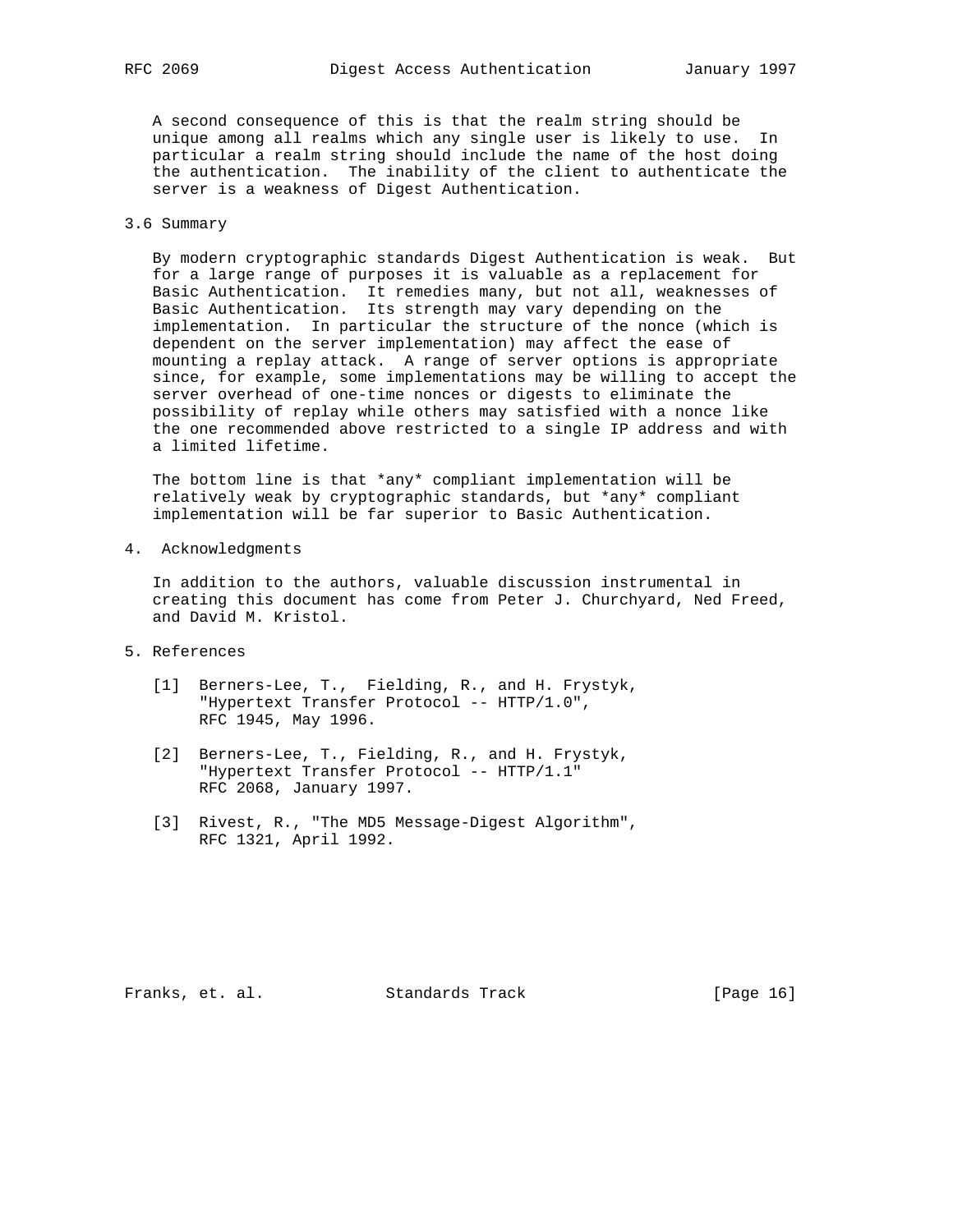6. Authors' Addresses

 John Franks Professor of Mathematics Department of Mathematics Northwestern University Evanston, IL 60208-2730, USA

EMail: john@math.nwu.edu

 Phillip M. Hallam-Baker European Union Fellow CERN Geneva Switzerland

EMail: hallam@w3.org

 Jeffery L. Hostetler Senior Software Engineer Spyglass, Inc. 3200 Farber Drive Champaign, IL 61821, USA

EMail: jeff@spyglass.com

 Paul J. Leach Microsoft Corporation 1 Microsoft Way Redmond, WA 98052, USA

EMail: paulle@microsoft.com

 Ari Luotonen Member of Technical Staff Netscape Communications Corporation 501 East Middlefield Road Mountain View, CA 94043, USA

EMail: luotonen@netscape.com

Franks, et. al. Standards Track [Page 17]